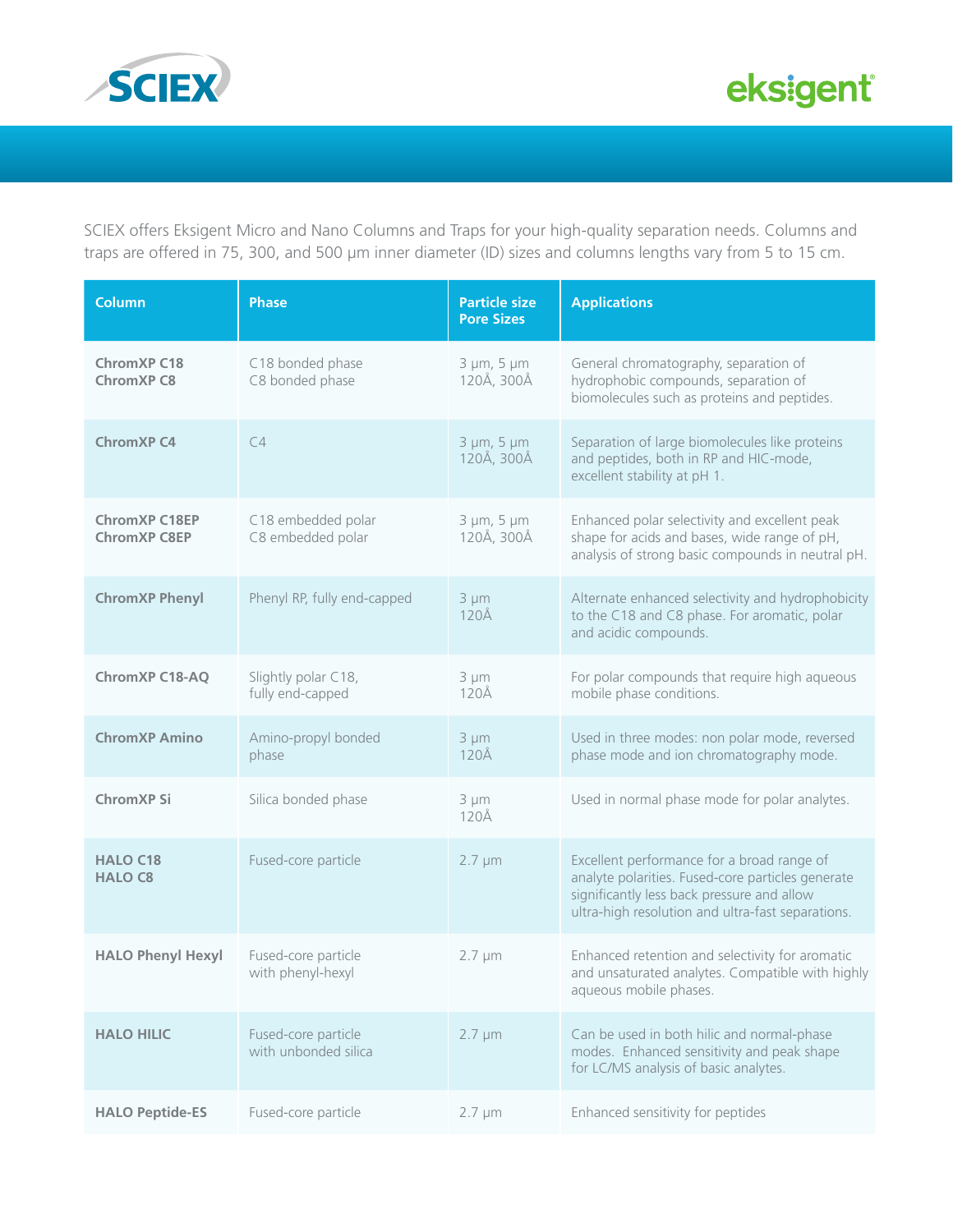| Part No. | <b>Totally Porous Phase</b> | Length |
|----------|-----------------------------|--------|
| 5022434  | ChromXP C18, 3 µm 120 Å     | 5 cm   |
| 5022435  | ChromXP C18, 3 µm 120 Å     | 10 cm  |
| 5022436  | ChromXP C18, 3 µm 120 Å     | 15 cm  |
| 5022437  | ChromXP C18, 3 µm 300 Å     | 5 cm   |
| 5022438  | ChromXP C18, 3 µm 300 Å     | 10 cm  |
| 5022439  | ChromXP C18, 3 µm 300 Å     | 15 cm  |
| 5022440  | ChromXP C18, AQ, 3 µm 120 Å | 5 cm   |
| 5022441  | ChromXP C18, AQ, 3 µm 120 Å | 10 cm  |
| 5022442  | ChromXP C18, AQ, 3 µm 120 Å | 15 cm  |
| 5022432  | ChromXP C18, EP, 3 µm 120 Å | 10 cm  |
| 5022433  | ChromXP C18, EP, 3 µm 120 Å | 15 cm  |
| 5022461  | ChromXP C18, EP, 3 µm 300 Å | 5 cm   |
| 5022462  | ChromXP C18, EP, 3 µm 300 Å | 10 cm  |
| 5022463  | ChromXP C18, EP, 3 µm 300 Å | 15 cm  |
| 5022443  | ChromXP C8, EP, 3 µm 120 Å  | 5 cm   |
| 5022444  | ChromXP C8, EP, 3 µm 120 Å  | 10 cm  |
| 5022464  | ChromXP C8, EP, 3 µm 300 Å  | 5 cm   |
| 5022466  | ChromXP C8, EP, 3 µm 300 Å  | 15 cm  |
| 5022446  | ChromXP C8, 3 µm 120 Å      | 5cm    |
| 5022447  | ChromXP C8, 3 µm 120 Å      | 10 cm  |
| 5022448  | ChromXP C8, 3 µm 120 Å      | 15 cm  |
| 5022449  | ChromXP Phenyl, 3 µm 120 Å  | 5 cm   |
| 5022450  | ChromXP Phenyl, 3 µm 120 Å  | 10 cm  |
| 5022451  | ChromXP Phenyl, 3 µm 120 Å  | 15 cm  |
| 5022452  | ChromXP C4, 3 µm 120 Å      | 5 cm   |
| 5022453  | ChromXP C4, 3 µm 120 Å      | 10 cm  |
| 5022454  | ChromXP C4, 3 µm 120 Å      | 15 cm  |
| 5022458  | ChromXP Amino, 3 µm 120 Å   | 5 cm   |
| 5022459  | ChromXP Amino, 3 µm 120 Å   | 10 cm  |
| 5022460  | ChromXP Amino, 3 µm 120 Å   | 15 cm  |

| Part No.  | <b>Superficially Porous Phase</b> | Length          |
|-----------|-----------------------------------|-----------------|
| 5022480   | Halo C18, 2.7 µm 90 Å             | 5 cm            |
| 5022481   | Halo C18, 2.7 µm 90 Å             | $10 \text{ cm}$ |
| 5022482   | Halo C18, 2.7 µm 90 Å             | 15 cm           |
| 5030879   | Halo Hilic                        | 5 cm            |
| 5030880   | Halo Hilic                        | $10 \text{ cm}$ |
| 805-05200 | Halo C8, 2.7 µm 90 Å              | 5 cm            |
| 5016990   | Halo Phenyl Hexyl, 2.7µm          | 5 cm            |
| 5039576   | Halo Peptide-ES C18, 2.7 µm 160 Å | 5 cm            |

### **MicroLC Columns - 300 µm i.d. MicroLC Columns - 500 µm i.d.**

| Part No.  | <b>Totally Porous Phase</b> | Length |
|-----------|-----------------------------|--------|
| 805-10013 | ChromXP C18, 3 µm 120 Å     | 5 cm   |
| 805-10014 | ChromXP C18, 3 µm 120 Å     | 10 cm  |
| 805-10015 | ChromXP C18, 3 µm 120 Å     | 15 cm  |
| 805-10017 | ChromXP C18, 3 µm 300 Å     | 5 cm   |
| 805-10018 | ChromXP C18, 3 µm 300 Å     | 10 cm  |
| 805-10019 | ChromXP C18, 3 µm 300 Å     | 15 cm  |
| 805-10005 | ChromXP C18, EP, 3 µm 120 Å | 5 cm   |
| 805-10006 | ChromXP C18, EP, 3 µm 120 Å | 10 cm  |
| 805-10007 | ChromXP C18, EP, 3 µm 120 Å | 15 cm  |
| 805-10021 | ChromXP C18, AQ, 3 µm 120 Å | 5 cm   |
| 805-10022 | ChromXP C18, AQ, 3 µm 120 Å | 10 cm  |
| 805-10023 | ChromXP C18, AQ, 3 µm 120 Å | 15 cm  |
| 805-10029 | ChromXP C8, 3 µm 300 Å      | 5 cm   |
| 805-10030 | ChromXP C8, 3 µm 300 Å      | 10 cm  |
| 805-10031 | ChromXP C8, 3 µm 300 Å      | 15 cm  |
| 805-10025 | ChromXP C8, EP, 3 µm 120 Å  | 5 cm   |
| 805-10026 | ChromXP C8, EP, 3 µm 120 Å  | 10 cm  |
| 805-10033 | ChromXP Phenyl, 3 µm 120 Å  | 5 cm   |
| 805-10034 | ChromXP Phenyl, 3 µm 120 Å  | 10 cm  |
| 805-10035 | ChromXP Phenyl, 3 µm 120 Å  | 15 cm  |
| 805-10037 | ChromXP C4, 3 µm 120 Å      | 5 cm   |
| 805-10045 | ChromXP Amino, 3 µm 120 Å   | 5 cm   |
| 805-10046 | ChromXP Amino, 3 µm 120 Å   | 10 cm  |
| 805-10047 | ChromXP Amino, 3 µm 120 Å   | 15 cm  |
| 805-10049 | ChromXP C18, EP, 3 µm 300 Å | 5 cm   |
| 805-10050 | ChromXP C18, EP, 3 µm 300 Å | 10 cm  |
| 805-10051 | ChromXP C18, EP, 3 µm 300 Å | 15 cm  |
| 805-10057 | ChromXP C4, 3 µm 300 Å      | 5 cm   |
| 805-10058 | ChromXP C4, 3 µm 300 Å      | 10 cm  |
| 805-10059 | ChromXP C4, 3 µm 300 Å      | 15 cm  |
| 805-10061 | ChromXP Si, 3 µm, 120 Å     | 5 cm   |
| 805-10062 | ChromXP Si, 3 µm, 120 Å     | 10 cm  |
| 805-10063 | ChromXP Si, 3 µm, 120 Å     | 15 cm  |
| 805-10083 | ChromXP C18, 5 µm 120 Å     | 5 cm   |
| 805-10088 | ChromXP C18, 5 µm 300 Å     | 10 cm  |
| 805-10075 | ChromXP C18, EP, 5 µm 120 Å | 5 cm   |
| 805-10076 | ChromXP C18, EP, 5 µm 120 Å | 10 cm  |
| 805-10077 | ChromXP C18, EP, 5 µm 120 Å | 15 cm  |
| 805-10093 | ChromXP C4, 5 µm 300 Å      | 15 cm  |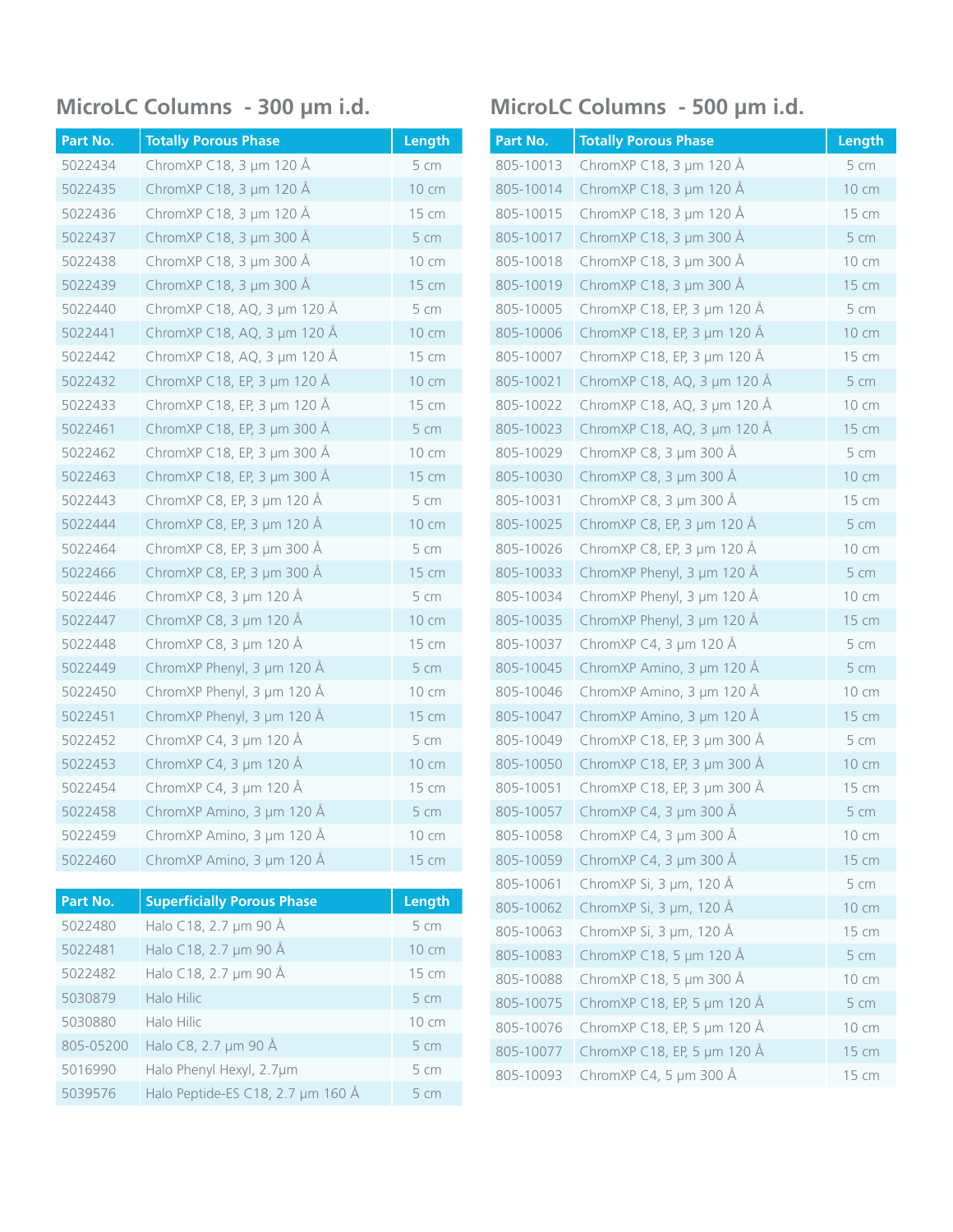## **MicroLC Columns - 500 µm i.d.** (cont.) **cHiPLC Traps**

| Part No.  | <b>Superficially Porous Phase</b> | Length          |
|-----------|-----------------------------------|-----------------|
| 5029773   | Halo C8, 2.7 µm 90 Å              | 10 cm           |
| 805-10100 | Halo C18, 2.7 µm 90 Å             | 5 cm            |
| 805-10101 | Halo C18, 2.7 µm 90 Å             | 10 cm           |
| 805-10102 | Halo C18, 2.7 µm 90 Å             | 15 cm           |
| 5020739   | Halo C8, 2.7 µm 90 Å              | 5 cm            |
| 5030881   | Halo Hilic                        | 5 cm            |
| 5030882   | Halo Hilic                        | $10 \text{ cm}$ |
| 5030878   | Halo Hilic                        | 15 cm           |
| 805-10116 | Halo Phenyl Hexyl, 2.7µm          | 15 cm           |
| 5016991   | Halo Phenyl Hexyl, 2.7µm          | 5 cm            |
| 5039577   | Halo Peptide-ES C18, 2.7 µm 160 Å | 5 cm            |
| 5039579   | Halo Peptide-ES C18, 2.7 µm 160 Å | $10 \text{ cm}$ |

# **NanoLC Columns - 75 µm i.d.**

| Part No. | Totally Porous Phase              | Length            |
|----------|-----------------------------------|-------------------|
|          | 805-00120 ChromXP C18, 3 µm 120 Å | $15 \, \text{cm}$ |

## **Trap Columns**

| Part No. | Nano Traps                                      | Length   |
|----------|-------------------------------------------------|----------|
|          | 5016752 ChromXP C18, 3 μm 120 Å, 350 μm<br>i d. | $0.5$ mm |
|          | 910-00053 NanoLC Trap Column Holder             |          |
|          |                                                 |          |

| Part No. | <b>Micro Traps</b>                           | Length          |
|----------|----------------------------------------------|-----------------|
| 5028897  | ChromXP C18CL 5 µm 120A 5/pk,<br>300 µm i.d. | $10 \text{ mm}$ |
| 5028898  | ChromXP C18CL 5 µm 120A 5/pk,<br>500 µm i.d. | $10 \text{ mm}$ |
| 5027467  | MicroLC Trap Cartridge Holder                |                 |
| 5028658  | MicroLC Guard Column C18                     |                 |
| 5028659  | MicroLC Guard Column C8                      |                 |

| Part No.  | Nano Traps - 200 µm          | Length   |
|-----------|------------------------------|----------|
| 804-00006 | ChromXP C18, 3 µm 120 Å      | $0.5$ mm |
| 804-00007 | ChromXP C18, 5 µm 120 Å      | $0.5$ mm |
| 804-00008 | ChromXP C18, 3 µm 300 Å      | $0.5$ mm |
| 804-00009 | ChromXP C18, 5 µm 300 Å      | $0.5$ mm |
| 804-00010 | ChromXP C8, 3 µm 120 Å       | $0.5$ mm |
| 804-00016 | ReproSil-Pur C18, 3 µm 120 Å | $0.5$ mm |
| 804-00019 | ChromXP C4, 5 µm 300 Å       | $0.5$ mm |
| 804-00021 | Graphitized Carbon, 3 µm     | $0.5$ mm |
| 804-00023 | Halo Hilic                   | $0.5$ mm |

| Part No. | Micro Traps $-200 \mu m$     | Length |
|----------|------------------------------|--------|
| 5015841  | ChromXP C18, 3 µm 120Å       | 6 mm   |
| 5020550  | ReproSil-Pur C18, 3 µm 120 Å | 6 mm   |
| 5020551  | Halo C18, 2.7µm 90 Å         | 6 mm   |
| 5020553  | Graphitized Carbon, 3 µm     | 6 mm   |
| 5020554  | Halo Hilic                   | 6 mm   |

## **cHiPLC Columns**

| Part No.  | Nano Columns - 75 µm          | Length |
|-----------|-------------------------------|--------|
| 804-00001 | ChromXP C18, 3 µm 120 Å       | 15 cm  |
| 804-00002 | ChromXP C18, 5 µm 120 Å       | 15 cm  |
| 804-00003 | ChromXP C18, 3 µm 300 Å       | 15 cm  |
| 804-00004 | ChromXP C18, 5 µm 300 Å       | 15 cm  |
| 804-00005 | ChromXP C8, 3 µm 120 Å        | 15 cm  |
| 804-00011 | ReproSil-Pur C18, 3 µm 120 Å  | 15 cm  |
| 804-00018 | ChromXP C4, 5 µm 300 Å        | 15 cm  |
| 804-00020 | Graphitized Carbon 3 µm 250 Å | 15 cm  |
| 804-00022 | Halo Hilic                    | 15 cm  |
|           |                               |        |
| Part No.  | Micro Columns - 200 µm        | Length |
| 5015839   | ChromXP C18, 3µm 120 Å        | 5 cm   |
| 5015840   | ChromXP C18, 3µm 120 Å        | 15 cm  |
| 5020544   | Halo C18, 2.7µm 90 Å          | 5 cm   |
| 5020548   | Halo Hilic                    | 15 cm  |
| 5020547   | Graphitized Carbon, 3 µm      | 15 cm  |
| 5020543   | ChromXP C4, 5 µm 300 Å        | 5 cm   |
| 5020545   | ReproSil-Pur C18, 3 µm 120 Å  | 5 cm   |
| 5020549   | ReproSil-Pur C18, 3 µm 120 Å  | 15 cm  |
| 5017027   | ChromXP C4, 5 µm 300 Å        | 15 cm  |